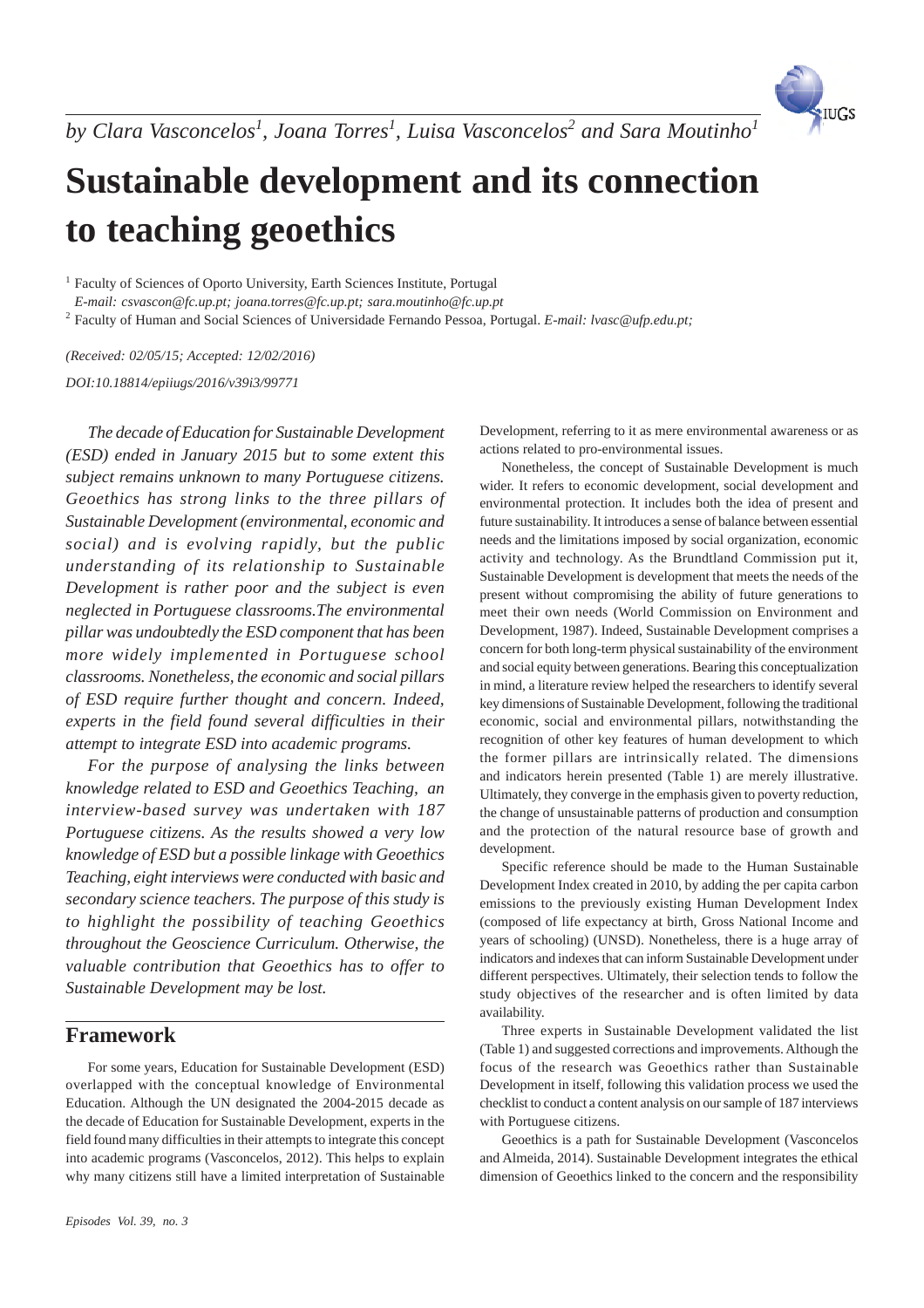| Pillar                                                                                                                                                                                                                                                                                                                                                                                                                                                                                                     | Dimension                                                                                                                                                                                               | Indicators (v.g.)                                                                                                                                                                                                                                                                                                                                                                                                                                                                                                                                                                                                                                                                                                                                                                                                                                                                                                                                                                                                                                         |
|------------------------------------------------------------------------------------------------------------------------------------------------------------------------------------------------------------------------------------------------------------------------------------------------------------------------------------------------------------------------------------------------------------------------------------------------------------------------------------------------------------|---------------------------------------------------------------------------------------------------------------------------------------------------------------------------------------------------------|-----------------------------------------------------------------------------------------------------------------------------------------------------------------------------------------------------------------------------------------------------------------------------------------------------------------------------------------------------------------------------------------------------------------------------------------------------------------------------------------------------------------------------------------------------------------------------------------------------------------------------------------------------------------------------------------------------------------------------------------------------------------------------------------------------------------------------------------------------------------------------------------------------------------------------------------------------------------------------------------------------------------------------------------------------------|
| <b>Environmental</b><br>A sustainable environment must guarantee a stable<br>resource base, avoiding an overlap of renewable<br>resource systems and the exploitation of non-<br>renewable sources of funds only to the extent of<br>the investments made in the search for resources<br>and alternative energies. This implies a concern<br>for maintenance of biodiversity, atmospheric<br>stability and other ecosystem functions that are<br>usually not directly classified as economic<br>resources. | Climate change<br>Pollution<br>Ozone layer<br>Biodiversity<br>Fishery resources<br>Forest resources<br>Land/soil<br>Water resources                                                                     | Primary energy supply, Air quality index, Outdoor air<br>pollution, Indoor air pollution, Carbon dioxide emission<br>per capita, Expenditure on air pollution reduction<br>Reduction carbon emissions<br>Depletion of mineral resources<br>Deforestation rate, Threatened, extinct species<br>Marine water resources, Catches of marine species<br>Arable land per capita, Area affected by soil erosion<br>Use of fertilizers, Use of agricultural pesticides<br>Land affected by desertification<br>Access to safe drinking water, Area affected by<br>salinization, Water use per GDP, Domestic consumption<br>of water per capita, Waste water treatment, Industry,<br>agriculture and municipal discharges,<br>Others                                                                                                                                                                                                                                                                                                                                |
| <b>Social</b><br>A sustainable social system is one that achieves<br>fair distribution, the provision of basic social<br>services, including health and education, gender<br>equality, governance transparency and citizen<br>participation.                                                                                                                                                                                                                                                               | Demography<br>Poverty<br>Health<br>Gender equality<br>Education<br>Governance<br>Participation<br>Freedom                                                                                               | Population growth rate, Population density, Urban/rural<br>migration rate, Rate of growth of urban population<br>Life expectancy at birth, Statutory pension age population<br>Population living in absolute poverty, Population below<br>income poverty line, Persons at-risk-of-poverty or social<br>exclusion, Calorie supply per capita, Child labour<br>Unimproved sanitation or poor hygiene<br>Pupil-teacher ratio, Primary and secondary school<br>enrolment ratio, Literacy rates, Females per 100 males<br>in secondary school, School dropout, Expected years of<br>schooling, Research and development expenditure<br>Life expectancy at birth, Mortality rates, Maternal<br>mortality ratio, Health care quality, Adult health,<br>Adolescent birth rate, HIV prevalence, Child<br>malnutrition, Gender-related development index,<br>Gender Inequality Index,<br>Labour Force Participation rate, Activity and<br>employment by gender, Political participation,<br>Human Development Index, Human Sustainable<br>Development Index, Others |
| Economic<br>A sustainable economic system must be able to<br>produce goods and services on a continuous basis,<br>avoiding sectorial imbalances that may cause<br>irreparable damage to the natural resource base<br>of economic production and guaranteeing adequate<br>levels of growth and labour with economic and<br>financial equilibriums.                                                                                                                                                          | Growth<br>Internal market<br>Equity<br>International market<br><b>Public Finances</b><br>Prices<br>Competitiveness<br>Job-creation<br>Natural resource<br>base of economic<br>and social<br>development | Gross Domestic Product, Growth rate of real GDP,<br>GNI per capita, Gini coefficient, GDP expenditure<br>components, Balance of payments<br>Foreign direct investment, Net inflows, External debt<br>Public Deficit, Public debt, Total public debt service<br>Inflation, Resources productivity, Relationship between<br>wages and productivity<br>Employment to population ratio, Unemployment rate<br>Employment rate of older workers<br>Production and consumption patterns, Primary energy<br>consumption, Annual energy consumption per capita,<br>Share of renewable energy in final energy consumption,<br>Governmental expenditure - health and education,<br>Governmental expenditure - environmental protection,<br>Others                                                                                                                                                                                                                                                                                                                    |

## *Table 1. Measuring Sustainable Development*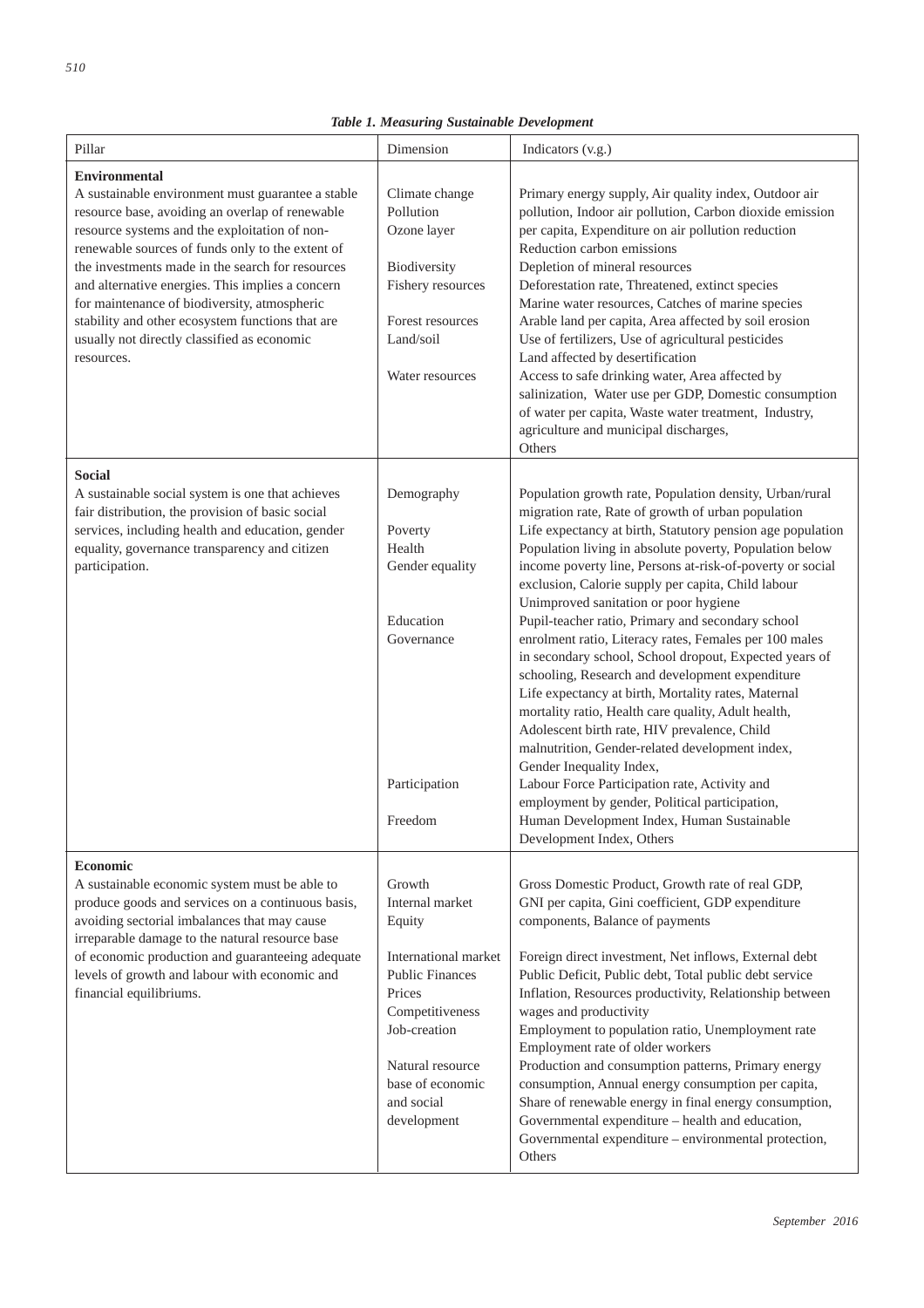of guaranteeing that the needs of the present are met without compromising the sustainability of future generations. Bearing this ethical dimension in mind, Geoethics is particularly concerned with the way humans relate to the geosphere (Matteucci et al., 2014). At the same time, Geoethics focuses on how geologists develop their academic and professional work which impacts in sustainability (Almeida and Vasconcelos, 2014). Accordingly, the website of the International Association for Promoting Geoethics (IAPG) highlights the following dimensions of Geoethics:

- ó *Geoethics provides a reference and guidelines for behaviour in addressing concrete problems of human life by trying to find socio-economic solutions compatible with a respect for the environment and the protection of Nature and land.*
- ó *Geoethics reflects the social role played by Geoscientists and their responsibilities highlighting the ethical, cultural and economic repercussions that their behavioral choices may have on society.*
- ó *Geoethics encourages a critical analysis of the use and management of geo-resources.*
- ó *Geoethics deals with problems related to the risk management and the mitigation of geohazards.*
- ó *Geoethics fosters the proper and correct dissemination of the results of scientific studies and other information on risks.*
- ó *Geoethics aims to improve the relationships between the scientific community, the mass media and the public.*
- ó *Geoethics promotes the development of the geoparks and geotourism, in order to create social awareness about the value of the geological heritage and geodiversity.*
- ó *Geoethics highlights the value and usefulness of the geological and geophysical knowledge in daily life by promoting disciplines like geomedicine and forensic geosciences.*
- ó *Geoethics aims to organize effective teaching tools to develop awareness, values and responsibility, especially amongst the young people.*

Despite its infancy as a scientific and disciplinary field, it took less than two decades to develop this concept, which initially only focused on natural resources. A more elaborate and wider definition, from 2013, can be found in site of the above mentioned association:

- ó *Geoethics consists of the research and reflection on those values upon which to base appropriate behaviours and practices where human activities intersect the Geosphere.*
- ó *Geoethics deals with the ethical, social and cultural implications of geological research and practice, providing a point of intersection for Geosciences, Sociology and Philosophy.*
- ó *Geoethics represents an opportunity for Geoscientists to become more conscious of their social role and responsibilities in conducting their activity.*
- ó *Geoethics is a tool to influence the awareness of society regarding problems related to geo-resources and geoenvironment.*

Geoethics is a new field of Geosciences and the diagnosis and dissemination of its knowledge is pressing for future geologists and geology teachers (Almeida and Vasconcelos, 2014), as well as for students and citizens. However, the issue of Geoethics does not easily find acceptance in most respected scientific journals of the scientific community (Peppoloni and Di Capua, 2015).

## **Method**

In order to apprehend the knowledge and opinions of Portuguese citizens regarding Sustainable Development and its connection to Geoethics, this research followed two stages – the first one assessed the knowledge of Sustainable Development by Portuguese citizens; the second, analysed the possibility of aligning teaching geoethics with the geoscience curriculum.

In the first stage – assessment of the knowledge of Sustainable Development by Portuguese citizens – 187 structured interviews were conducted by two members of the research team who asked for the collaboration of Portuguese citizens in a public space (the citizen bureau).

Two main questions were asked: (i) What do you understand by Sustainable Development? and (ii) Do you consider that teaching Geoethics in basic and secondary education helps students to develop a better knowledge of Sustainable Development? Why? – Please bear in mind that "Geoethics is a subject that discusses principles which guide scientists on how to deal with the non-living part of the planet".

Interviews were audio-taped and transcribed for a better and more reliable data analysis. Statistical analysis of content was subsequently established with the help of the Q.S.R. NVivo 10 qualitative data analysis package and version 22 of the Statistical Package for the Social Sciences – SPSS. Two members of the research team conducted the content analysis based on the previously designed and validated checklist (Table 1).

The sample was divided into 5 categories, according to the age of the respondents, so as to allow a broader content and descriptive analysis (Table 2).

*Table 2. Characterization of the sample of the first stage of the study*

| Classes            | <b>Sex</b><br>Age | Female<br>$f(\%)$ | Male<br>f(%) | Total<br>f(%) |
|--------------------|-------------------|-------------------|--------------|---------------|
| Class 1            | $1 - 19$          | 1(1.1)            | 4(4.0)       | 5(2.7)        |
| Class <sub>2</sub> | $20 - 39$         | 34(39.1)          | 27(27.0)     | 61(32.6)      |
| Class 3            | $40 - 59$         | 31(35.6)          | 40(40.0)     | 71(38.0)      |
| Class 4            | $60 - 79$         | 20(23.0)          | 28(28.0)     | 48 (25.7)     |
| Class 5            | 80-99             | 1(1.1)            | 1(1.0)       | 2(1.1)        |
| Total              |                   | 87 (46.5)         | 100(53.5)    | 187 (100)     |

The sample consisted of 100 men (53.5%) and 87 women (46.5%) with ages ranging from 18 to 84 (average age  $= 47.23$ ).

The second stage of the study – analysing the possibility of aligning teaching geoethics with the geoscience curriculum – was structured following the interpretation of the 187 interviews. It included 8 further interviews with teachers from the basic and secondary school years: 2 teachers from the primary grade of basic school (age range of children from 6 to 9); 2 teachers from the second grade of basic school (ages from 10 to 11); 2 teachers from the third grade of basic school (ages from 12 to 14) and 2 teachers from secondary school (ages from 15 to 17).

As previously stated, the purpose of this second part of the research

*Table 3. Characterization of the sample of the second stage of the study*

| Classes | <b>Sex</b> | Female  | Male  | Total   |
|---------|------------|---------|-------|---------|
|         | Age        | f(%)    | f(%)  | f(%)    |
| Class 2 | $20 - 39$  | 3(37.5) | 2(25) | 5(62.5) |
| Class 3 | $40 - 59$  | 3(37,5) | 0(0)  | 3(37.5) |
| Total   |            | 6(75)   | 2(25) | 8 (100) |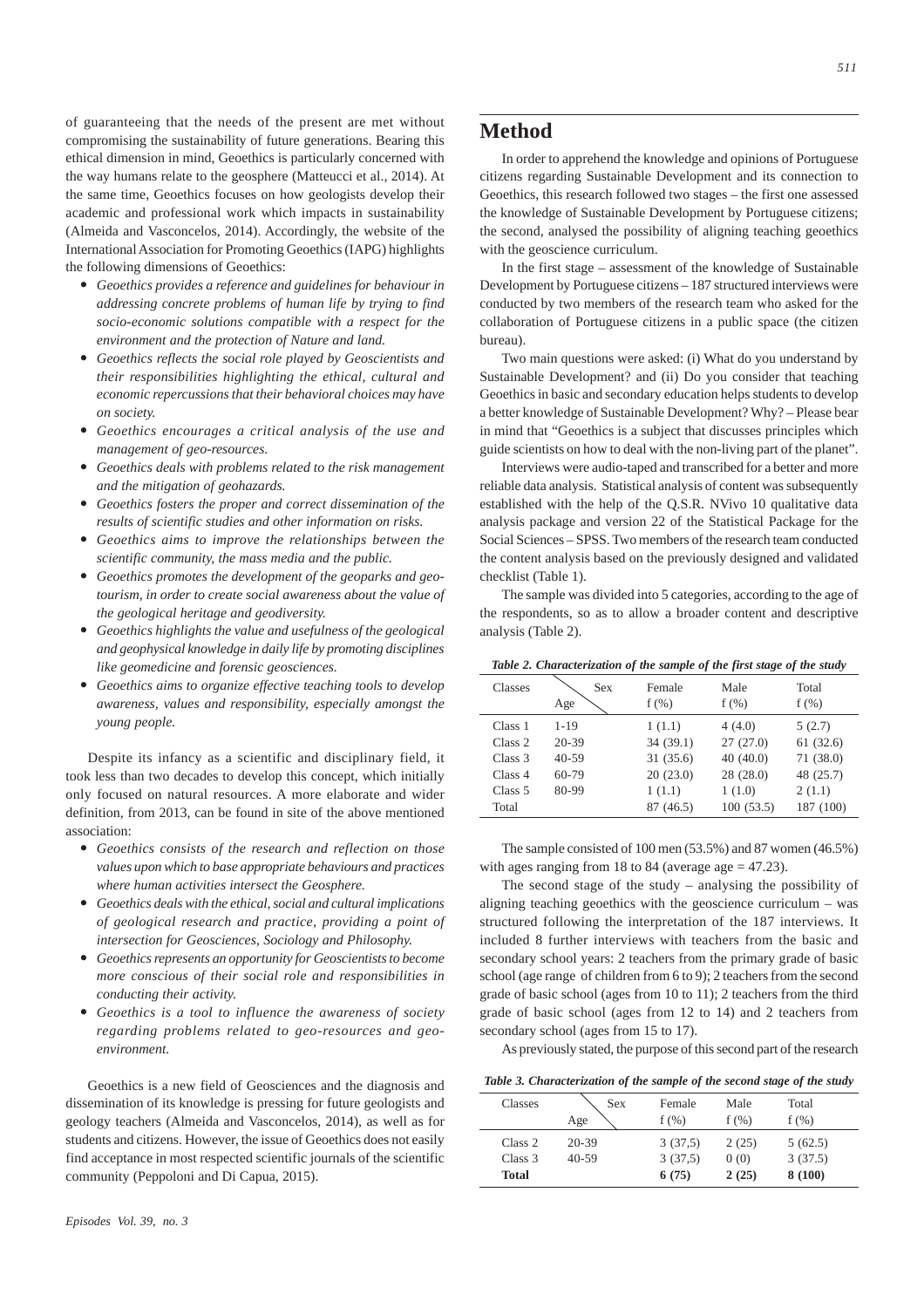was to examine the possibility of aligning teaching geoethics with the geoscience curriculum. Accordingly, the participants were intentionally selected, because of their knowledge on ESD and Geoethics. The characterization of this second sample is presented in Table 3.

The sample consisted of 2 men (25%) and 6 women (75.5%) with ages ranging from 27 to 56 (average age =37.6). With the exception of the elementary teachers, all the interviewees were graduates in Natural Sciences, which includes Biology and Geology subjects.

# **Results**

The results of the research are presented in the following two sections, each related to the corresponding stage of the study.

#### **First Stage:** *What is this thing called Sustainable Development?*

### **Descriptive Analysis**

Relating to the first question – *"What do you mean by Sustainable Development?"* – the majority of respondents (62.6%) did not provide a satisfactory answer. In fact, 41.2% of respondents answered "I do not know" and 21.4% gave a nonsensical and confusing answer. Only 37.4% offered a meaningful answer regarding the definition of Sustainable Development and only 6 individuals (3.2%) referred to the three pillars of Sustainable Development: economic, social and environmental (Table 4).

The environmental pillar was the most referred to (19.3%). Eight respondents pointed out the social pillar (4.3%) and 12 respondents signalled the economic pillar (6.4%). Five respondents (2.7%) mentioned both the environmental and economic pillars, 2 respondents (1.1%) referred to both the social and economic pillars and only one respondent (0.5%) mentioned the social and environmental pillars. Some of the answers that were given to the first question are presented in Table 5.

Regarding the second question*,* 93 respondents (49.7%) thought that teaching Geoethics in secondary education helps students to develop a better understanding of Sustainable Development. The justifications that were given were mainly associated with environmental (f=37, 19.8%) and social (f=32, 17.1%) concerns, as presented in Table 6.

Only 6 respondents (3.2%) considered that teaching Geoethics

in secondary education did not help students to develop a better perception of Sustainable Development. Respondent 82 said:

*"No, the better or worst understanding of what is good or bad for the planet is not related with the quantity of information (…) I do not think that we need to teach Geoethics to understand what happens with our resources".*

Ten respondents (5.3%) did not have an opinion considering this question and 78 respondents (41.7%) did not answer it (note that the majority of them had not known how to answer to the previous question) (Table 7).

#### **Statistical Analysis**

A correlational analysis was performed between the variables of the study. Firstly, the existence of a correlation between the ages of the respondents and the answers given to questions 1 and 2 was tested; then the existence of a correlation between gender and the answers given to questions 1 and 2 was tested. In both cases, the results showed that there was no significant correlation between them. According to these results, age and gender do not influence the answers given to questions 1 and 2. When comparing the answers given to questions 1 and 2, the latter on the importance of teaching Geoethics, no correlation was found either (Table 8).

When comparing the answers given to question 1 and the reasons justifying the importance of Geoethics for a better perception of Sustainable Development, no significant correlation was found  $(r =$ 0.19,  $p=0.068$ ). This result may be related to the fact that the Portuguese give more relevance to the social and environmental pillars when it comes to the understanding of Geoethics. In fact, only one respondent mentioned economic reasons when justifying the importance of teaching Geoethics (Table 9).

## **Second Stage:** *Teaching Geoethics across the Geoscience Curriculum*

#### **Descriptive Analysis**

Relating to the first question – "What do you mean by Sustainable Development?"*–* teachers from different grades showed a relative knowledge of sustainable development, though very much linked to worries related to resource management and the environmental pillar and less concerned with the social and economic context and other implicit interrelations (Table 10).

Relating to the second question – Do you consider that teaching



#### *Table 4. Answers given to question 1 according to gender (Female - left; Male - right)*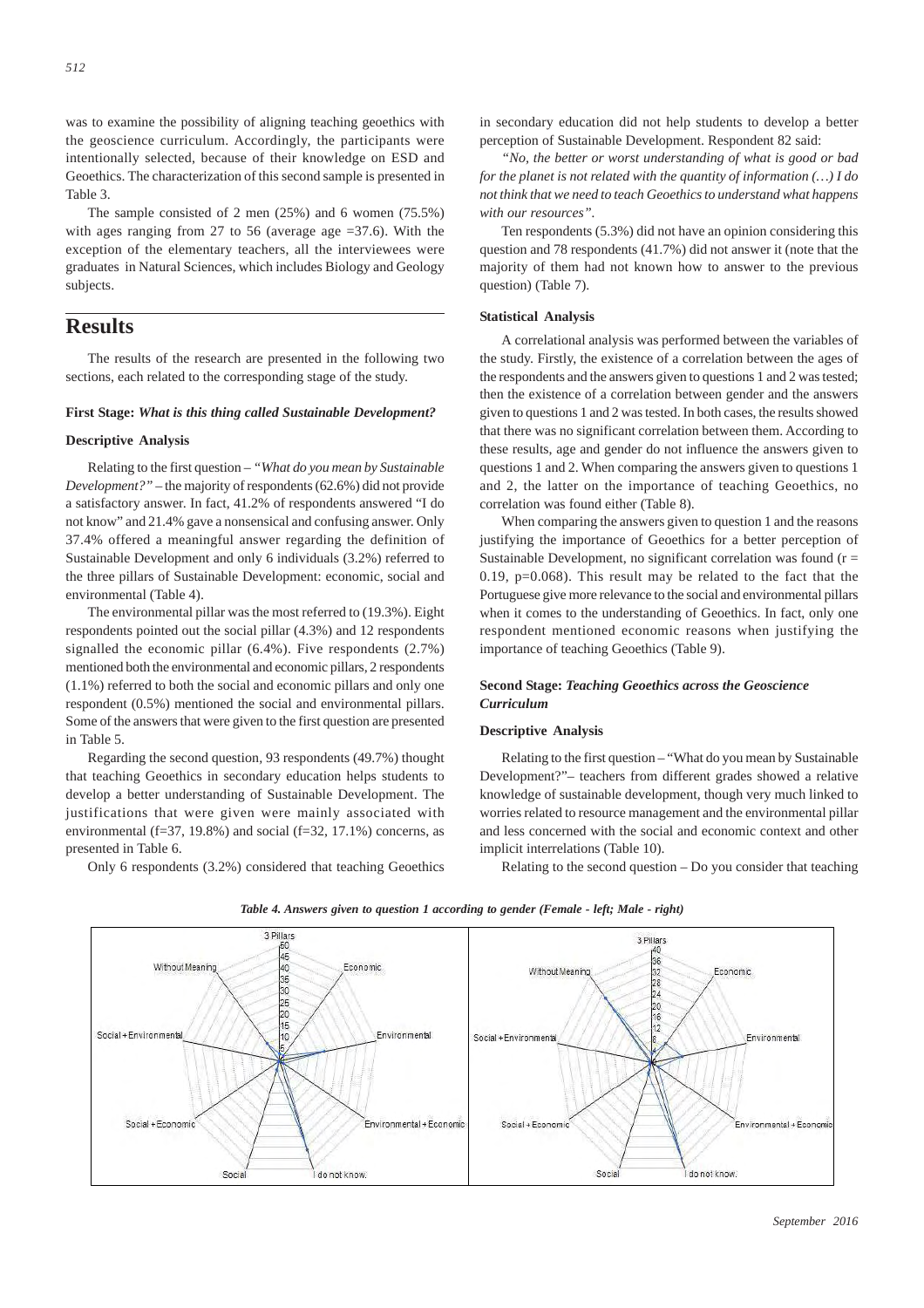| Category of<br>Answer         | $f(\%)$  | Examples                                                                                                                                                                                                                                                                                                                           |
|-------------------------------|----------|------------------------------------------------------------------------------------------------------------------------------------------------------------------------------------------------------------------------------------------------------------------------------------------------------------------------------------|
| Environmental                 | 36(19.3) | "It is a development in which there is an ecological concern, and which is very<br>careful with the industrial development so as to avoid pollution $()$ , to create<br>green spaces and sustainable homes." (R138)                                                                                                                |
| Social                        | 8(4.3)   | "It is very difficult to answer this question. It would be good if everyone held<br>hands and joined in an idea of peace, peace for all, to have bread for everyone,<br>that's what was needed." (R185)                                                                                                                            |
| Economic                      | 12(6.4)  | "Sustainable Development is not to spend more than what you earn" $(R159)$                                                                                                                                                                                                                                                         |
| Environmental $+$<br>Economic | 5(2.7)   | "It is to use renewable energy sources, everything that is renewable, everything<br>that does not harm the environment" $(R58)$                                                                                                                                                                                                    |
| Environmental + Social        | 1(0.5)   | "Growth with no risk to the population, with no environmental risks, with respect<br><i>for everyone</i> $()$ " (R157)                                                                                                                                                                                                             |
| $Social + Economic$           | 2(1.1)   | "It is to produce to consume, to create synergies between companies, $()$ to be<br>employable and to have works available $()$ , to have money to spend in<br>$consumption, \ldots$ "(R178)                                                                                                                                        |
| 3 Pillars                     | 6(3.2)   | "It is a development that respects environmental conditions, the socio-economic<br>issues of the people and human rights. I think that is a development with quality<br>of life $()$ a development that does not harm the quality of life and nature, and<br>recognizes that we, as human beings, are members of nature." $(R125)$ |
| Without Meaning               | 40(21.4) |                                                                                                                                                                                                                                                                                                                                    |

*Table 5. Examples of the answers given to question 1: What do you mean by Sustainable Development?*

#### *Table 6. Justifications regarding the relevance of teaching Geoethics*

| <b>Justification</b>   | $F(\%)$   | Examples                                                                                                                                                                                                                                                                                                                                                                                                                                |
|------------------------|-----------|-----------------------------------------------------------------------------------------------------------------------------------------------------------------------------------------------------------------------------------------------------------------------------------------------------------------------------------------------------------------------------------------------------------------------------------------|
| Environmental          | 37 (19.8) | "Yes, I think so, because we can get more sense of things and we can, for example,<br>help the planet through recycling"( $R37$ )                                                                                                                                                                                                                                                                                                       |
| Social                 | 32(17.1)  | "Yes, I think that everything that could benefit humanity must be put into practice<br>(implemented). So, we must teach good values There is one thing very important<br>in life: to be able to distinguish what is good from what is bad $()$ By making this<br>distinction, we can choose." $(R24)$                                                                                                                                   |
| Economic               | 1(0.5)    | "Yes, because there are some countries, that are not considered to be developed,<br>that are much more sustainable than us; they do not waste resources, the gas and<br>the electricity as we do $()$ " (R153)                                                                                                                                                                                                                          |
| Environmental + Social | 10(5.3)   | "Yes, I think so most of all, so as to convey a mindful awareness regarding<br>environmental protection, which is important the ability to convey something to<br><i>future generations.</i> " (R163)                                                                                                                                                                                                                                   |
| 3 Pillars              | 1(0.5)    | "Yes $()$ . I think it is a question of values. In the past all people valued what came<br>from the earth, because it sustained them. Nowadays, people only exploit the earth,<br>some awareness is lacking and everything is easier () Nobody cares, nobody sees<br>Throughout the years, people began thinking only in numbers, numbers in the short<br>term and they no longer worry with the long term repercussions. $()$ " (R168) |
| Without justification  | 12(6.4)   |                                                                                                                                                                                                                                                                                                                                                                                                                                         |

Geoethics in basic and secondary education helps students to develop a better knowledge of Sustainable Development? Why? – Please bear in mind that "Geoethics is a subject that discusses principles which guide scientists on how to deal with the non-living part of the planet" –Table 11 presents some citations of the given answers. In general, all teachers recognized the relevance of a transverse approach to the subject of sustainable development across the different curricular years.

Relating to the third question – Do you consider it important to

teach Geoethics in Primary/Secondary schooling years? Why? What can Geoethics teach? –all teachers recognized the importance of teaching Geoethics from an early age and throughout the curricula. Nonetheless, a relevant note was made regarding the best age for students to apprehend the concept of Geoethics and its implications in terms of day-to-day behaviour. Though students at younger ages seem to be more eager and receptive to new concepts, they still lack the knowledge and skills to fully understand the relevance of Geoethics. On the other hand, in later school years, students are already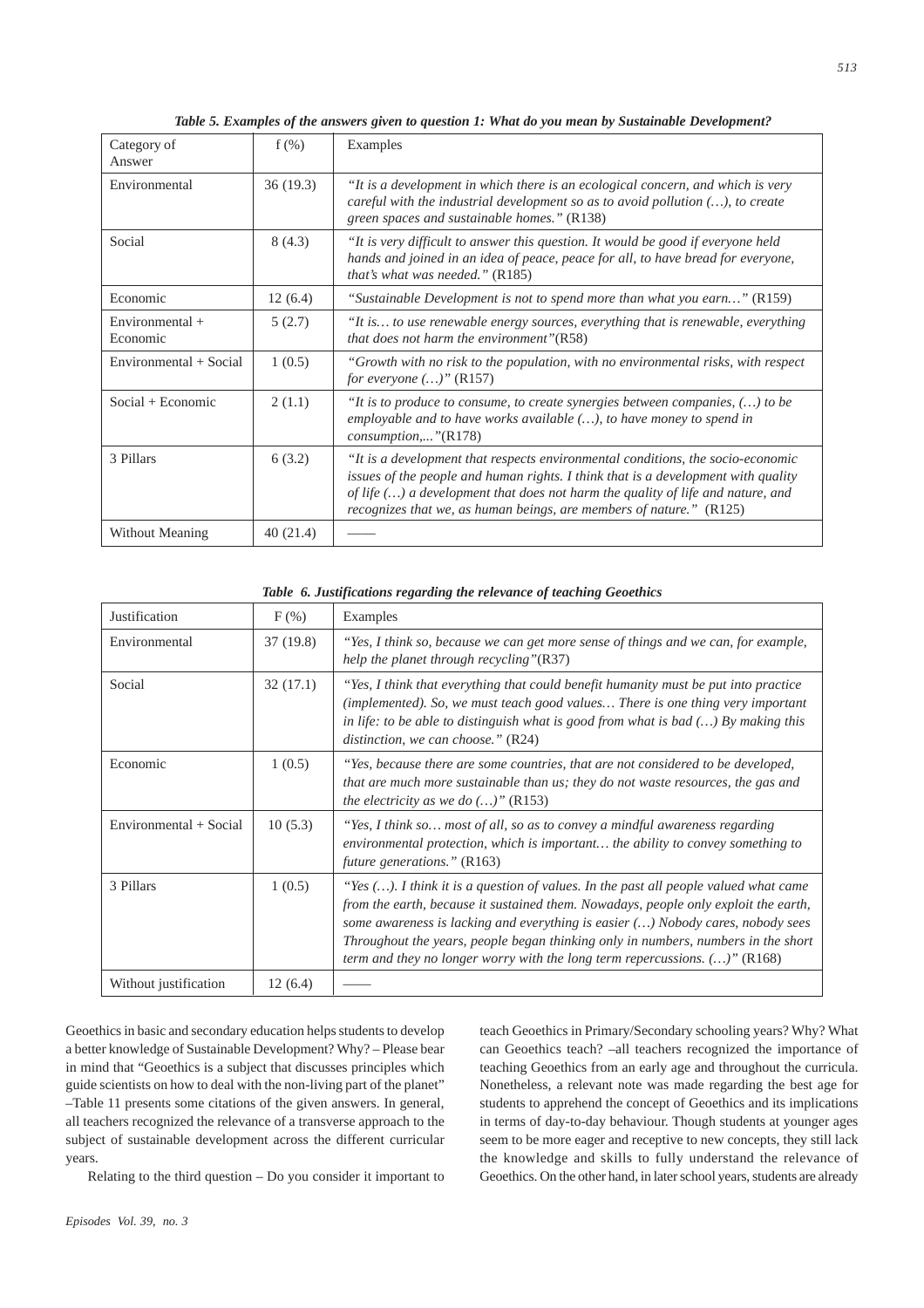| Q2             | Justification          | Frequency | $\frac{0}{0}$ |
|----------------|------------------------|-----------|---------------|
|                | Environmental          | 37        | 19.8          |
|                | Social                 | 32        | 17.1          |
|                | Economic               |           | 0.5           |
| Yes            | Environmental + Social | 10        | 5.3           |
|                | 3 Pillars              |           | 0.5           |
|                | Without justification  | 12        | 6.4           |
| No.            | Not practical          | 6         | 3.2           |
| I don't know   | 10                     | 5.3       |               |
| Without answer | 78                     | 41.7      |               |
| <b>Total</b>   |                        | 187       | 100.0         |

*Table 7. Answers regarding the importance of Geoethics (n=187)*

*Table 8. Frequencies of the answers to questions 1 and 2 (n=110)*

|                          |               |                |                           | Question 2                 |                              |               |
|--------------------------|---------------|----------------|---------------------------|----------------------------|------------------------------|---------------|
|                          |               | Yes<br>$F(\%)$ | N <sub>0</sub><br>$F(\%)$ | I don't<br>Know<br>$F$ (%) | Without<br>Answer<br>$F(\%)$ | Total<br>F(%) |
|                          | Environmental | 31 (28.2)      | 2(1.8)                    | 3(2.7)                     | 0(0.0)                       | 36(32.7)      |
|                          | Social        | 6(5.4)         | 0(0.0)                    | 2(1.8)                     | 0(0.0)                       | 8(7.2)        |
|                          | Economic      | 10(9.1)        | 1(0.9)                    | 1(0.9)                     | 0(0.0)                       | 12(10.9)      |
|                          | Environmental | 5(4.5)         | 0(0.0)                    | 0(0.0)                     | 0(0.0)                       | 5(4.5)        |
| $\overline{\phantom{0}}$ | + Economic    |                |                           |                            |                              |               |
|                          | Environmental | 0(0.0)         | 1(0.9)                    | 0(0.0)                     | 0(0.0)                       | 1(0.9)        |
| Question                 | + Social      |                |                           |                            |                              |               |
|                          | Social        | 2(1.8)         | 0(0.0)                    | 0(0.0)                     | 0(0.0)                       | 2(1.8)        |
|                          | + Economic    |                |                           |                            |                              |               |
|                          | 3 pillars     | 6(5.4)         | 0(0.0)                    | 0(0.0)                     | 0(0.0)                       | 6(5.4)        |
|                          | Without       | 33(30.0)       | 2(1.8)                    | 4(3.6)                     | 1(0.9)                       | 40 (36.4)     |
|                          | meaning       |                |                           |                            |                              |               |
|                          | <b>Total</b>  | 93 (84.5)      | 6(5.4)                    | 10(9.0)                    | 1(0.9)                       | 110 (100)     |

Note that the respondents who did not know how to answer question 1, did not answer question 2 and were excluded from this comparison.

sufficiently knowledgeable and skilful, but they may already have become accustomed to behaviours that disregard Geoethics and which they will not let go of easily. This is a relevant matter that asks for the contribution of Educational Psychology, but it does not diminish the relevance of transversely aligning Geoethics to the different curricula across the different school years. However, it does call for different teaching approaches.

It should also be noted that the teachers' recognition of the

relevance of teaching Geoethics was closely linked to the environmental pillar of sustainable development (Table 12). Somehow, just as it happened in the first stage of the study, the social and economic pillars remained in the background.

Relating to the fourth question – According to the curricula goals for teaching natural sciences/geology, in which topics would you include notions of Geoethics? – all teachers referred to topics related to the dynamics of ecosystems and the sustainability of the Earth, again overlooking any social and economic issues.

Only two teachers referred to a relation between Geoethics and individual and community health issues. Furthermore, several Geoethics issues weren't referred at all, indicating that they might not yet be recognized by teachers and thus are not addressed in the classroom. For example, there is no straight recognition of the following: (i) trying to find socio-economic solutions compatible with the respect for the environment and the protection of Nature and land; (ii) the social role played by Geoscientists and the impact of their behaviour and choices on society; (iii) problems related to risk management and reducing geohazards; (iv) the importance of the development of the geoparks and geo-tourism, in order to create social awareness about the value of the geological heritage and geodiversity; (v) the usefulness of the geological and geophysical knowledge in daily life by promoting disciplines like geomedicine and forensic geosciences; (vi) the correct dissemination of the results of scientific studies and other information; (vii) the need to improve the relationship between the scientific community, the mass media and the public.

# **Conclusions and Educational Implications**

Content analysis of the interviews with 187 Portuguese citizens led to the conclusion that there is a low level of knowledge on the three pillars of Sustainable Development. Only six participants referred to the social, environmental and economic pillars as relevant for Sustainable Development. This conclusion is worrying since it means that the activities and strategies applied during the decade for Education for Sustainable Development were unable to reach these respondents.

Although the majority of the interviewees agreed with the relevance of teaching Geoethics in basic and secondary education, that relevance was mostly linked to environmental and social issues without any recognition of the fundamental relationship between the

| Table 9. Frequencies of answers to question 1 and the reasons that justify the importance of Geoethics for a better |  |
|---------------------------------------------------------------------------------------------------------------------|--|
| <i>perception of Sustainable Development</i> $(n=93)$                                                               |  |

|                          |                            | Justification 2<br>$f(\%)$ |           |                |                             | Total          |                          |          |
|--------------------------|----------------------------|----------------------------|-----------|----------------|-----------------------------|----------------|--------------------------|----------|
|                          |                            | Environmental              | Social    | Economic       | Environmental $+$<br>social | 3 Pillars      | Without<br>Justification |          |
| $\overline{\phantom{a}}$ | Environmental              | 16(17.2)                   | 7(7.5)    | 1(1.1)         | 5(5.4)                      | $\overline{0}$ | 2(2.1)                   | 31(33.3) |
|                          | Social                     | 2(2.1)                     | 1(1.1)    | $\Omega$       | 1(1.1)                      | $\overline{0}$ | 2(2.1)                   | 6(6.4)   |
|                          | Economic                   | 5(5.4)                     | 4(4.3)    | $\theta$       | $\Omega$                    | $\overline{0}$ | 1(1.1)                   | 10(10.7) |
|                          | $Environmental + economic$ | 2(2.1)                     | 2(2.1)    | $\Omega$       | $\Omega$                    | 1(1.1)         | $\Omega$                 | 5(5.4)   |
| uestion                  | $Social + economic$        | 1(1.1)                     | 1(1.1)    | $\Omega$       | $\Omega$                    | $\overline{0}$ | $\Omega$                 | 2(2.1)   |
| $\circ$                  | 3 pillars                  | 3(3.2)                     | 3(3.2)    | $\Omega$       | $\Omega$                    | $\overline{0}$ | $\Omega$                 | 6(6.4)   |
|                          | Without meaning            | 8(8.6)                     | 14(15.0)  | $\overline{0}$ | 4(4.3)                      | $\overline{0}$ | 7(7.5)                   | 33(35.5) |
|                          | Total                      | 37 (39.8)                  | 32 (34.4) | 1(1.1)         | 10(10.7)                    | 1(1.1)         | 12(12.9)                 | 93 (100) |

Note that only those respondents who considered that teaching Geoethics in secondary education helps students to develop a better perception of Sustainable Development were included in this analysis.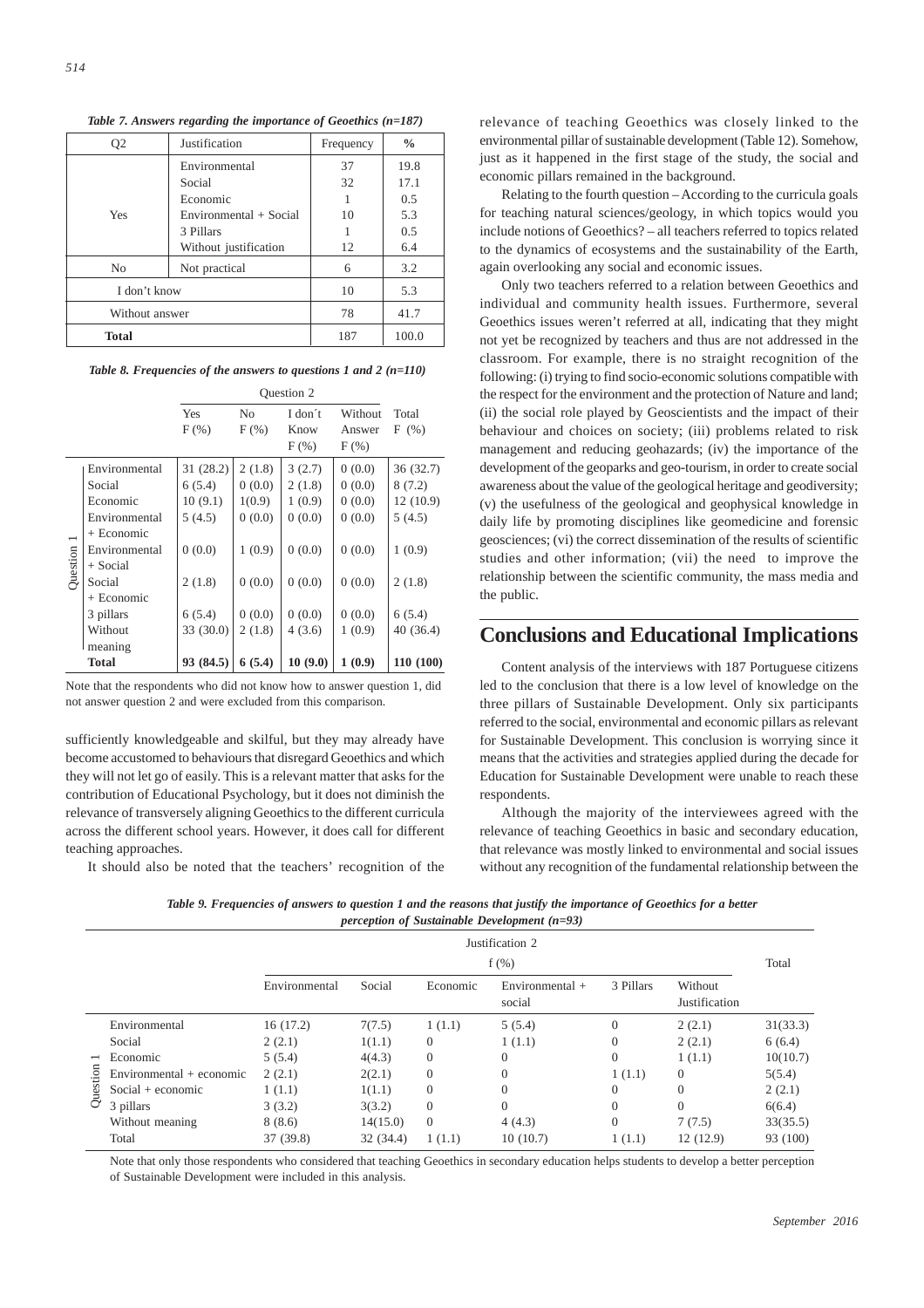| <b>Teachers</b>                | Code           | <b>Citations</b>                                                                                                                                                                                                                                                                                                         |
|--------------------------------|----------------|--------------------------------------------------------------------------------------------------------------------------------------------------------------------------------------------------------------------------------------------------------------------------------------------------------------------------|
| $1st$ Grade of<br>Basic School | 1              | it is the ability of managing those resources that nature provides in a way that they last as long as<br><i>possible.</i>                                                                                                                                                                                                |
|                                | 2              | I think it is the confrontation between what is produced and what is spent, it is the confrontation<br>between the two  There is a population  There has to be production of food for this population,<br>there must be a sustainable development, where no major losses or serious shortages occur.                     |
| $2nd$ Grade of                 | 3              | It is to have environmental or technological development, but always thinking of the future generations.                                                                                                                                                                                                                 |
| Basic School                   | $\overline{4}$ | Hum  it must be a set of actions that allow saving the available resources such as water, for example!                                                                                                                                                                                                                   |
| $3rd$ Grade of<br>Basic School | 5              | It relates to the use of resources in such a way that ensures that future generations benefit from the same<br>quality of life that we have today.                                                                                                                                                                       |
|                                | 6              | It is a part of science in which we seek to arise students' awareness and to develop their skills in order<br>for them to interact with ecosystems responsibly, so that these can be sustained and continue to exist<br>on this/our planet.                                                                              |
| Secondary<br>School            | 7              | It is to manage the exploitation of resources in such a way that Men can use and take advantage of them<br>as they need them, but managing them so that future generations can also benefit from those resources.<br>That is, guaranteeing that they not compromise the satisfaction of the needs of future generations. |
|                                | 8              | That will be a scientific, technological or social development that does not jeopardize future generations.<br>For example, mineral resources, water resources, biological resources, including forests  the trees.                                                                                                      |

*Table 10. What do you mean by Sustainable Development?*

## *Table 11. Do you consider that teaching Geoethics in basic and secondary education helps students to develop a better knowledge of Sustainable Development? Why?*

| <b>Teachers</b>                          | Code           | Examples                                                                                                                                                                                                                                                                                                                                                                                                                                              |
|------------------------------------------|----------------|-------------------------------------------------------------------------------------------------------------------------------------------------------------------------------------------------------------------------------------------------------------------------------------------------------------------------------------------------------------------------------------------------------------------------------------------------------|
| $1st$ Grade of                           | 1              | If a small approach is considered, yes.                                                                                                                                                                                                                                                                                                                                                                                                               |
| <b>Basic School</b>                      | 2              | I believe so. In the 1st cycle I believe kids have a capability for assimilating contents that is much higher<br>than in later stages.                                                                                                                                                                                                                                                                                                                |
| $2nd$ Grade of<br>Basic School           | $\mathcal{R}$  | I believe so, let's try soon enough since they are still so little $(\ldots)$ maybe not by directly referring to the<br>term Geoethics, but rather by addressing the situation and explaining to them that they have a very<br>important role, that relates not only to them but also for those who come next.                                                                                                                                        |
|                                          | $\overline{4}$ | I believe so, I believe so. I think it is important to arise the children's awareness for sustainable<br>development from an early age and then, they themselves end up conveying that knowledge to adults $-$<br>parents and teachers around them.                                                                                                                                                                                                   |
| 3 <sup>rd</sup> Grade of<br>Basic School | 5              | Undoubtedly. Especially since, to some extent, young people are much more concerned with the living<br>parts, and seem rather disconnected from the lithosphere and the geosphere. It is as if it is untouchable,<br>is it always there, it is infinite. I believe it is important for them to realize that without lithosphere there<br>is no biosphere, and as such, if we do not preserve the lithosphere it is the basis of all other subsystems. |
|                                          | 6              | There is no doubt. Planet earth is the base of our sustainability. If we do not know how to preserve it, or<br>how to act, we will make mistakes that clearly we will pay in the future. To teach one student to have the<br>right attitude $()$ to make them realize that their actions are not immediate nor isolated.                                                                                                                              |
| Secondary<br>School                      | 7              | Yes  maybe not by using that term  from what I understood from the definition of Geoethics (I had<br>never heard of the term) it seems to me that it is parallel to sustainable development to know how<br>can we manage resources so as to ensure that they are not depleted in the future                                                                                                                                                           |
|                                          | 8              | Yes, in the sense that teaching Geoethics (comparing it to bioethics), helps to introduce some values<br>related to the preservation of what is not alive, including soil, rocks, and all kind of geological heritage.                                                                                                                                                                                                                                |

pillars that relate to poverty reduction, the change of unsustainable patterns of production and consumption and the protection of the natural resource base of growth and development.

Only a few respondents knew the meaning of the new area of Geoethics, recognized its connections with the three pillars of Sustainable Developmentand thereby acknowledged the relevance of its teaching. Again, this is rather disquieting. Although the concern for Sustainable Development is becoming increasingly present in dayto-day practices, this process is still excessively slow and insufficient, with significant negative impacts on long-term physical sustainability and social equity between generations.

Teachers consider that teaching Geoethics would help students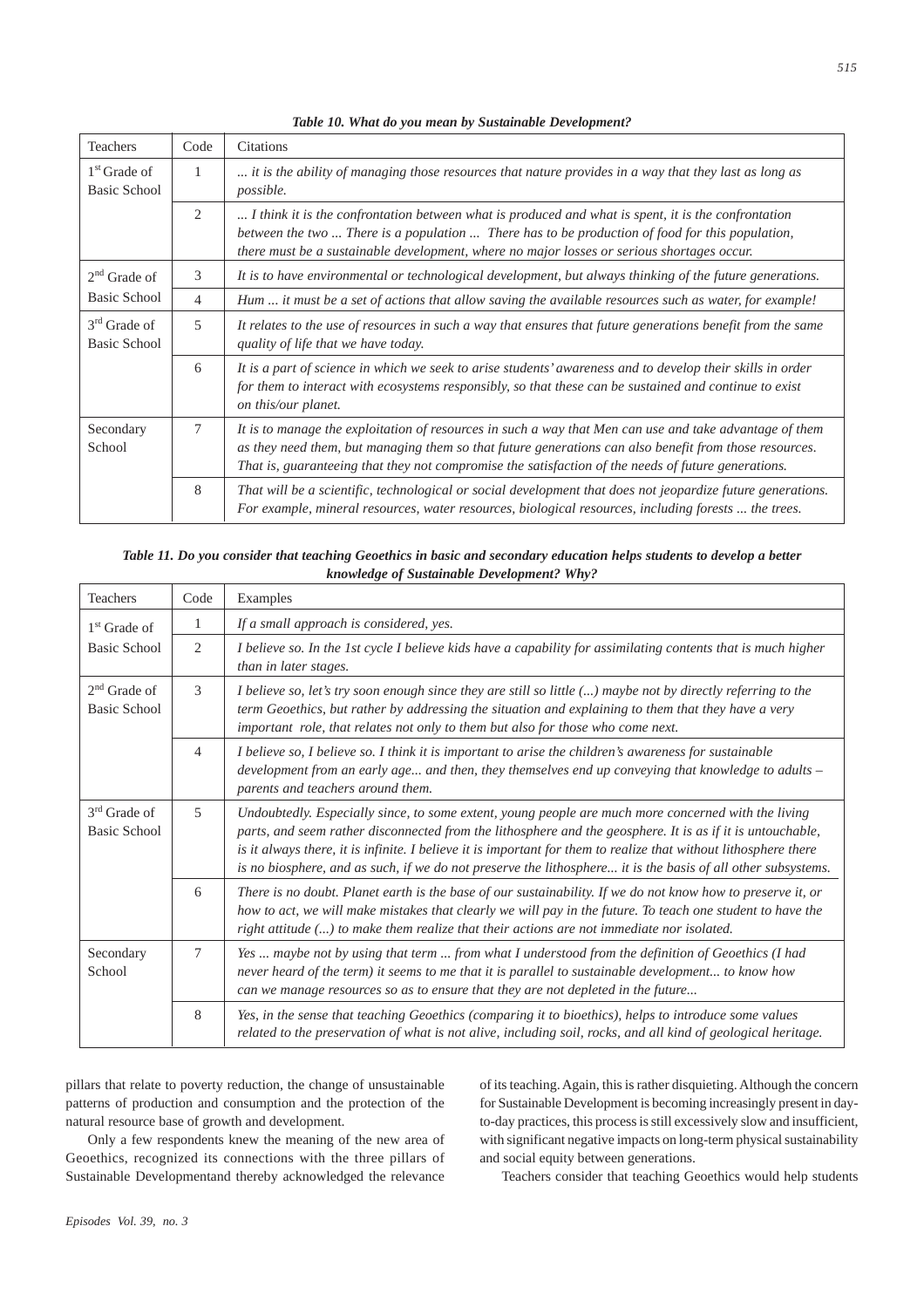| Teachers                                        | Code           | Examples                                                                                                                                                                                                                                                                                                                                                                                                                            |
|-------------------------------------------------|----------------|-------------------------------------------------------------------------------------------------------------------------------------------------------------------------------------------------------------------------------------------------------------------------------------------------------------------------------------------------------------------------------------------------------------------------------------|
| $1st$ Grade of<br><b>Basic School</b>           | 1              | Yes  maybe not with that term. But for example, addressing issues related to the care for nature,<br>pollution, all of this is related to topics taught in the first cycle.                                                                                                                                                                                                                                                         |
|                                                 | $\overline{2}$ | Yes, because it's for the good of our planet $()$ the sooner children become aware of the needs of our<br>planet and of our life together, the better will the world become                                                                                                                                                                                                                                                         |
| $2nd$ Grade of<br><b>Basic School</b>           | 3              | Yes. In a more or less direct way, I think that it allows students to realize that they must respect what<br>they have in terms of natural resources. They should also want others, in the future, to have those<br>resources at their disposal.                                                                                                                                                                                    |
|                                                 | 4              | Yes, in the sense that there is a greater awareness regarding sustainable development.                                                                                                                                                                                                                                                                                                                                              |
| 3 <sup>rd</sup> Grade of<br><b>Basic School</b> | 5              | Yes, because the younger students are, the easier it is to discuss the ideas they have $()$ they ask many<br>questions. The older ones do not say anything, even when they disagree.                                                                                                                                                                                                                                                |
|                                                 | 6              | Well, maybe the 3rd cycle is not the best time to do it. This is rather a complicated age, at which teenagers<br>try to affirm themselves and we know this means denying everything that is stated, all that is imposed or<br>told. Maybe this age is not the best time for introducing awareness and accountability. Nonetheless, if<br>growing stages are duly taken into account, I believe that it should be taught at any age. |
| Secondary<br>School                             | 7              | Yes, of course, because in secondary education, we are already talking about people who are in a<br>Science-Humanities science course, that is, students who will most likely have to deal with biological<br>and geological resources in their professional life.                                                                                                                                                                  |
|                                                 | 8              | Yes. Any time is a good time to learn, both in primary and in secondary school. I believe we should<br>start at the basic schooling years. But also in secondary school, when students are more capable of<br>having an opinion, perhaps, gathering information or even developing more responsible attitudes<br>with regard to this matter.                                                                                        |

*Table 12. Do you consider it important to teach Geoethics in Primary/Secondary school years? Why? What can Geoethics teach?*

## *Table 13. According to the curricula goals for teaching natural sciences/geology, in which topics would you include notions of Geotethics?*

| Teachers                              | Code           | Examples                                                                                                                                                                                                                                                                                                                                                                                                                                                                                                                                                                                                                                                                                                      |
|---------------------------------------|----------------|---------------------------------------------------------------------------------------------------------------------------------------------------------------------------------------------------------------------------------------------------------------------------------------------------------------------------------------------------------------------------------------------------------------------------------------------------------------------------------------------------------------------------------------------------------------------------------------------------------------------------------------------------------------------------------------------------------------|
| $1st$ Grade of<br><b>Basic School</b> | 1              | The themes: "Discovering the natural environment" and "Discovering the interrelations between nature<br>and society."                                                                                                                                                                                                                                                                                                                                                                                                                                                                                                                                                                                         |
|                                       | 2              | "Discovering the natural environment" and "Discovering the interrelations between nature and society."                                                                                                                                                                                                                                                                                                                                                                                                                                                                                                                                                                                                        |
| $2nd$ Grade of<br><b>Basic School</b> | 3              | I think immediately in the first topic, "The water, air, rocks and soil - earth materials", in which students<br>address a little bit all these sustainable development issues () There is still no indication to teach it,<br>because teachers worry more with the quick presentation of the contents than with making students think<br>about what is important, and what they can do to improve both the present and the future.                                                                                                                                                                                                                                                                           |
|                                       | $\overline{4}$ | maybe the topic "The water, air, rocks and soil - earth materials". Also the topic "Vital Processes"<br>Common to Living Beings". A transversal path can be found here  for such an approach.                                                                                                                                                                                                                                                                                                                                                                                                                                                                                                                 |
| $3rd$ Grade of<br>Basic School        | 5              | The topics "Geological science and sustainability of life on Earth," "Sustainable Management of<br>Resources" and "Individual and community health". In the latter, Geoethics stands as one factor that<br>may or may not condition the quality of life of an individual.                                                                                                                                                                                                                                                                                                                                                                                                                                     |
|                                       | 6              | Clearly the topic "Sustainable Management of Resources". This does not mean that it does not branch<br>out to other areas and issues. Also, albeit not so clearly, the topic on "Individual and community<br>health", which also addresses some topics related to the ecosystem and the atmosphere and<br>hydrosphere  We cannot forget that the ecosystem is the result of several subsystems, all interconnected,<br>one of which is geology, the Earth; but the Earth is not a subsystem isolated from the others () this is a<br>relevant topic in today's society as well as in the education of young people whom we want to be<br>increasingly enlightened so as to act in respect for sustainability. |
| Secondary<br>School                   | $\tau$         | Sustainable development could be included in the topic "Earth, a very special planet." Also when<br>addressing the issue of management of water supplies. In the final year it is also discussed the<br>preservation and improvement of the environment.                                                                                                                                                                                                                                                                                                                                                                                                                                                      |
|                                       | 8              | We address natural resources; we talk about sustainable development and the sustainable use of<br>resources. I believe it could be introduced in this topic.                                                                                                                                                                                                                                                                                                                                                                                                                                                                                                                                                  |